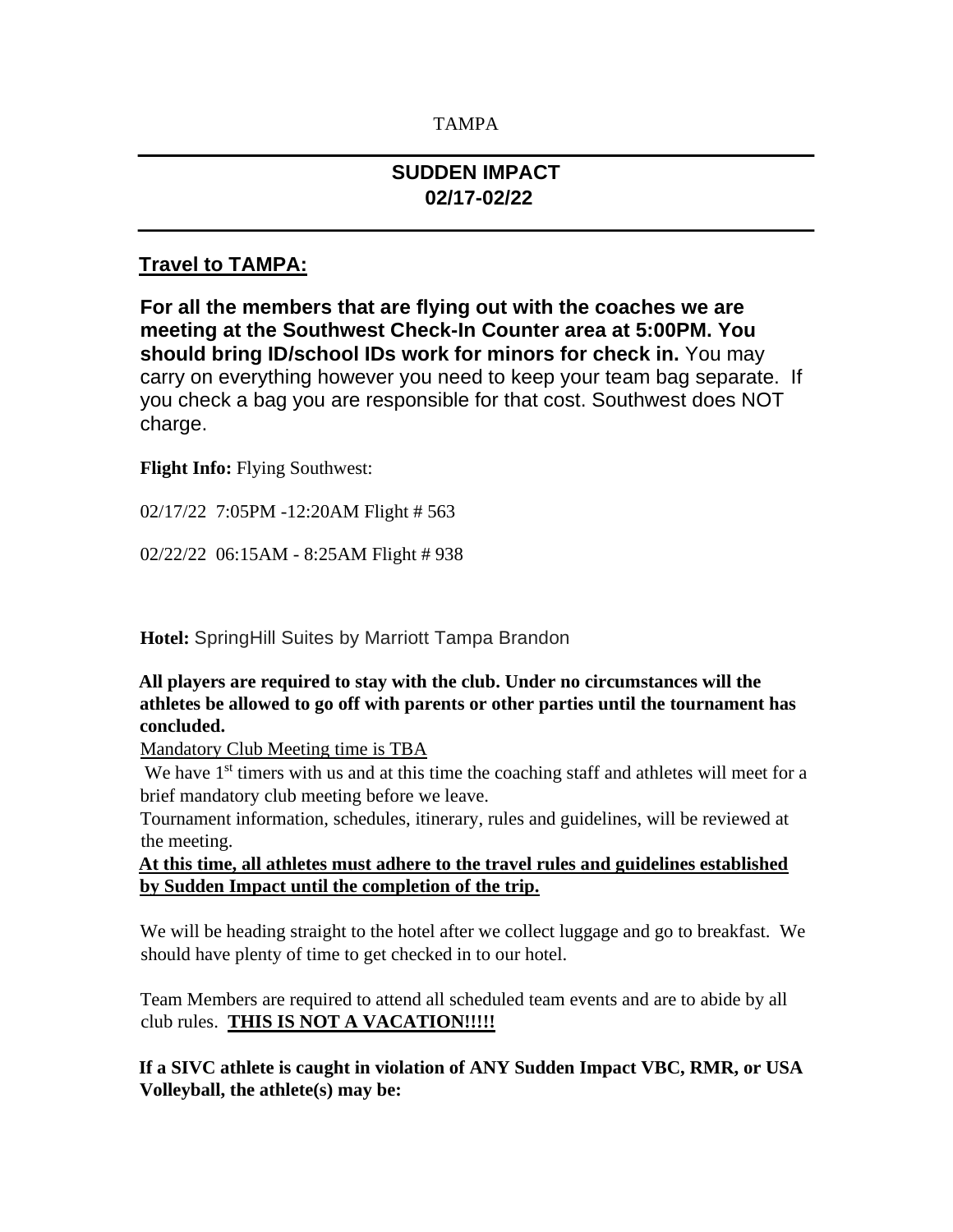- **Prevented from participating in a match or matches**
- **May be suspended or expelled from Sudden Impact VBC and/or RMRUSAV, which could be subject to individual fines and/or penalties, suspension, and could require a tribunal.**
- **May be prevented from participating in the remainder of the tournament or future tournaments, for a time to be determined by the RMR**
- **And/Or may be sent home at their parent's expense**

Players, Parents, Fans, and Coaching Staff will also be expected to display good sportsmanship always, during the tournament.

### **Meals and Food**

- All meals will be arranged by the team parent driving. We **DO have** continental breakfasts provided by the hotel. We have lunches, snacks, and drinks for all three days of the tournament only. Lunch and Dinner will be the meals they will need money for. Under no circumstances will athletes be allowed to do their own thing with their family. **So please don't ask**. However, during off times, the families will be able to purchase meals or snacks elsewhere. Concession stands will be available at the tournament site. The tournament committee will not allow outside food or any drinks (other than bottled water) to be brought inside the tournament facility.
- We will have the coaches and team moms that will organize food and drinks for tournament days. They will do their best to please everyone with their choices, but keep in mind that we need to not be picky travelers. If you feel that you need something in addition to what is supplied than you can purchase it at your own expense.

# **Tournament Playing Schedule**

Day 1: is still TBA. 18s and 15s are in the AM WAVE & 16s PM WAVE.

Your coaches will have location of court information. Once the first round of tournament play has been completed, the tournament and seeding committee will determine and place teams in divisions and pools based on the results of the previous pool play. Results and Schedules will be posted on bulletin boards or computers at the tournament.

# **Packing for the Trip**

### **Carry-On Luggage**

Team members are required to pack their money, volleyball uniforms, socks, sports bras, shoes, kneepads, and hair accessories, anything needed for competition, in their gym and carry-on bag. They are NOT to be placed in the airplane's cargo area. Sunscreen a must!!